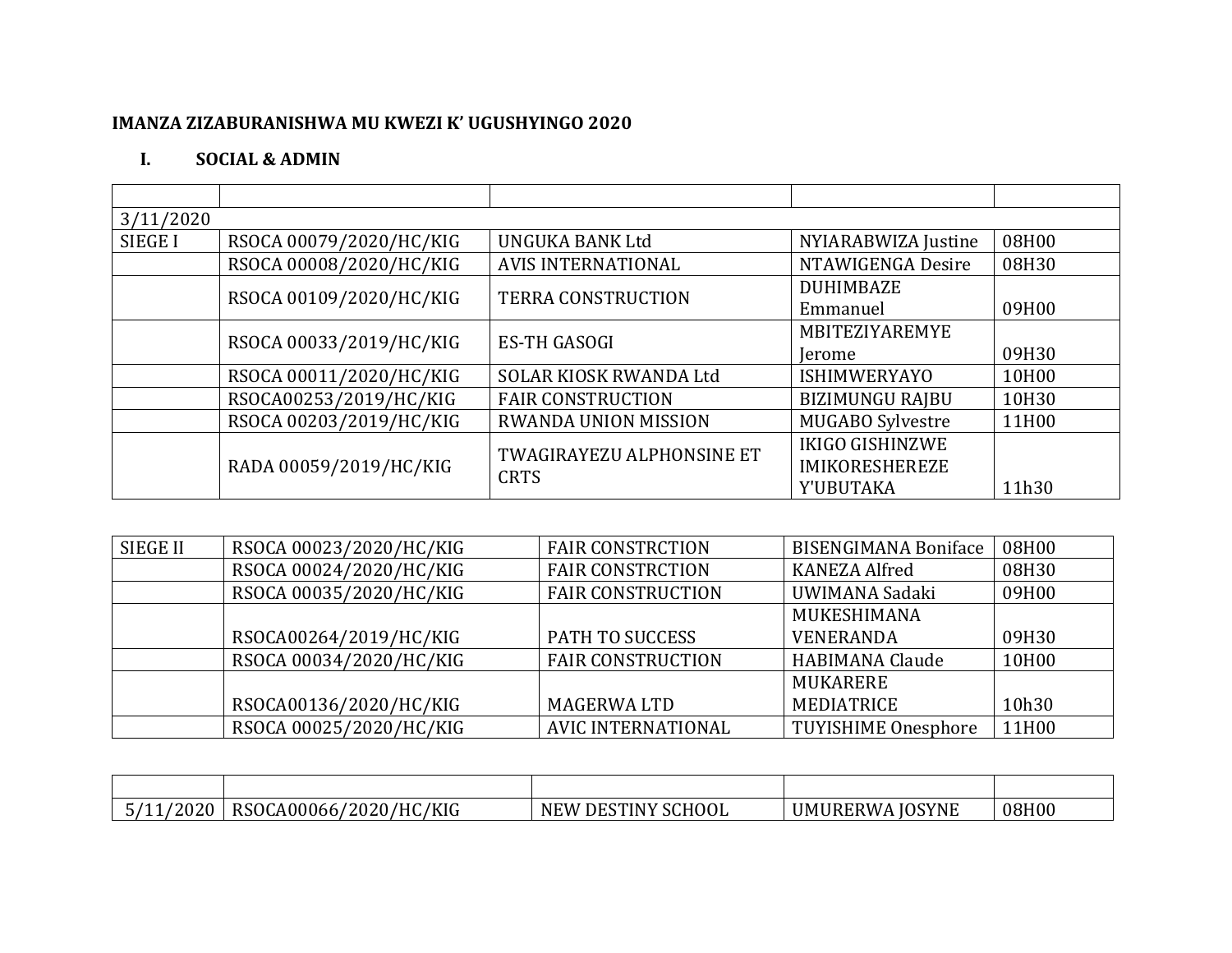|                | RSOCA00059/2020/HC/KIG  | AVIC                       | <b>NAHIMANA</b>        | 08H30 |
|----------------|-------------------------|----------------------------|------------------------|-------|
|                |                         |                            | <b>MBAZIBOSE JEAN</b>  |       |
| <b>SIEGE I</b> | RSOCA00058/2020/HC/KIG  | <b>BPR/ATLAS MARA</b>      | <b>DAMASCENE</b>       | 09H00 |
|                | RSOCA00292/2019/HC/KIG  | <b>GRAND VICTORIA</b>      | <b>MIRINDI PATRICK</b> | 09H30 |
|                | RSOCA000308/2019/HC/KIG | <b>TIGERS CONSTRUCTION</b> | TURIKUMW ALPHONSE      | 10H00 |
|                |                         |                            | NIYOBYIRINGIRO JEAN    |       |
|                | RSOCA00097/2020/HC/KIG  | <b>BCEG</b>                | <b>BOSCO</b>           | 10H30 |
|                | RSOCA00002/2020/HC/KIG  | <b>BK</b>                  | MUHONGAYIRE ALLEN      | 11H00 |
|                |                         |                            |                        |       |

| 5/11/2020       | RADA00119/2019/HC/KIG | UWIMANA JEANNETTE     | <b>WDA</b>                | 08H00 |
|-----------------|-----------------------|-----------------------|---------------------------|-------|
|                 |                       | Akarere ka Nyarugenge | <b>Succession Rwigara</b> |       |
| <b>SIEGE II</b> | RADA00168/2018/HC/KIG | (umujyi wa Kigali)    | Assinapol                 | 08H30 |
|                 | RADA00124/2019/HC/KIG | <b>REG</b>            | <b>UWITONZE ODETTE</b>    | 09H00 |
|                 | RADA00046/2019/HC/KIG | <b>REG</b>            | MUKAMUNANA ALICE          | 09H30 |
|                 | RADA00058/2019/HC/KIG | <b>REG</b>            | NYIRATAMU                 | 10H00 |
|                 | RADA00116/2019/HC/KIG | <b>WASAC LTD</b>      | SHYIRAMBERE Olivier       | 10H30 |
|                 | RADA00122/2019/HC/KIG | <b>MUNEZA EUGENE</b>  | <b>REG</b>                | 10H30 |
|                 | RADA00116/2019/HC/KIG | <b>WASAC LTD</b>      | SHYIRAMBERE Olivier       | 10H30 |
|                 |                       |                       | Mahoro Jean               |       |
|                 | RADA00121/2019/HC/KIG | <b>WASAC LTD</b>      | Damascene                 | 11H00 |
|                 |                       |                       | CITY OF KIGALI,           |       |
|                 | RADA00081/2019/HC/KIG | <b>TOP TOWER</b>      | <b>BANQUE POPULAIRE</b>   | 14H00 |
|                 |                       |                       |                           |       |

## **II. CIVIL**

| 10/11/2020     | RCAA 00001/2020/HC/KIG | <b>MUHIRE ET CRTS</b> | <b>BAMURANGE ET CRTS</b> | 08H00 |
|----------------|------------------------|-----------------------|--------------------------|-------|
|                |                        |                       | MUREKATETE BEATHA        |       |
| <b>SIEGE I</b> | RCA00045/2020/HC/KIG   | PRIME INSURANCE       | <b>ET CRTS</b>           | 08H30 |
|                | RCA00434/2019/HC/KIG   | NGIRABAKUNZI VEDASTE  | <b>BAYONGA ET CRTS</b>   | 09H00 |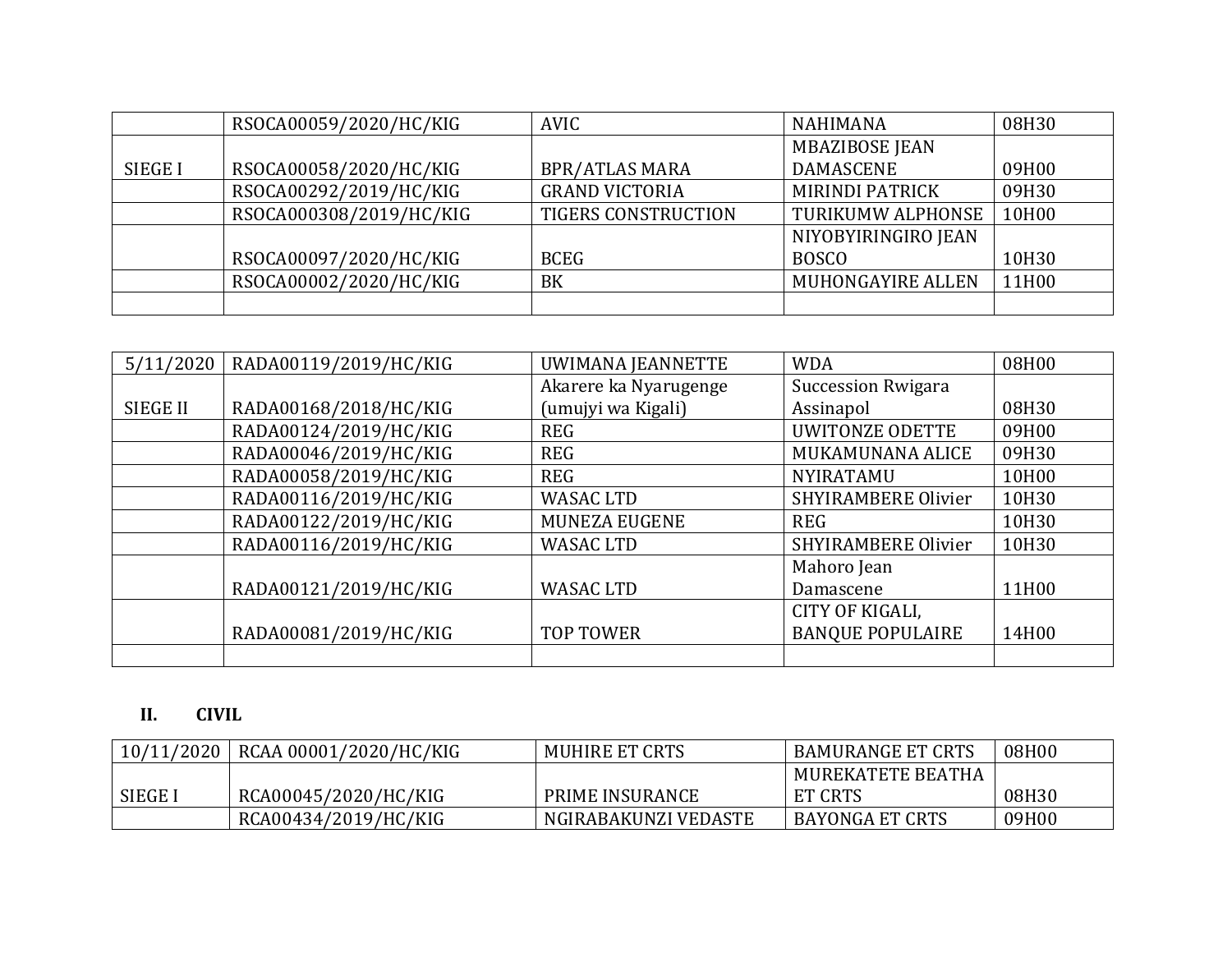|                       |                                | NIKUZE SOLINA ET          |       |
|-----------------------|--------------------------------|---------------------------|-------|
| RCA00450/2019/HC/KIG  | <b>RADIANT</b>                 | <b>CRTS</b>               | 09H30 |
|                       |                                | MUNGWARAKARAMA            |       |
| RCA00393/2019/HC/KIG  | <b>MUKANKUSI LUCIE ET CRTS</b> | THEOGENE ET CRTS          | 10H00 |
| RCA 0004/2020/HC/KIG  | Ezra Mugabe                    | SONARWA                   | 10H30 |
|                       | NSHUTIRABANA                   | NYIRAMAGORANE             |       |
| RCA00468/2019/HC/KIG  | <b>ILDEPHONSE</b>              | <b>ELINE</b>              | 11H00 |
|                       |                                | <b>UWAMALIYA Francine</b> |       |
| RCA 00178/2019/HC/KIG | <b>MURASHI Alexis</b>          | et crts                   | 11h30 |
| RCA 00495/2019/HC/KIG | NTAGUNGIRA Jerome              | NAHAYO JMV &              |       |
|                       |                                | <b>UKOBIZABA</b>          | 11h45 |
| RCA 00342/2019/HC/KIG | Special Guarantie Fund         | <b>NDIVITO Faida</b>      | 12h00 |
|                       |                                |                           |       |

| <b>SIEGE II</b> | RCA00071/2020/HC/KIG       | <b>MBAGA TUZINDE</b>         | <b>RWENGA ETIENNE</b>     | 08H00 |
|-----------------|----------------------------|------------------------------|---------------------------|-------|
|                 | RCA00442/2019/HC/KIG       | MUKAMUTARA BENOITE           | <b>GATERA NTARINDWA</b>   | 08H30 |
|                 |                            |                              | MUKANIYIGENA              |       |
|                 | RCA00320/2019/HC/KIG       | <b>BRITAM INSURANCE</b>      | <b>IEANNETTE</b>          | 09H00 |
|                 |                            |                              | NKUNDUMUKIZA              |       |
|                 | RCA00314/2019/HC/KIG       | <b>ALISSA CARLAT ET CRTS</b> | <b>ASSINA</b>             | 09H30 |
|                 |                            | MUSABYIMANA NA               | KABERA UWAMURERA          |       |
|                 | RCA00011-00029/2020/HC/KIG | <b>NYIRAKANANI</b>           | ET CRTS                   | 10h00 |
|                 |                            |                              | <b>INTERSEC SECURITY</b>  |       |
|                 |                            | HOTEL VILLA PORTOFINO        | <b>COMPANY LTD ET</b>     |       |
|                 | RCA00163-00220/2019/HC/KIG | KIGALI                       | <b>CRTS</b>               | 10H30 |
|                 |                            | MUHAWENIMANA                 |                           |       |
|                 | RCA00461/2019/HC/KIG       | <b>FRANCINE</b>              | <b>AKINO ET CRTS</b>      | 11H00 |
|                 |                            |                              | NTABANGANYIMANA           |       |
|                 | RCA00075/2020/HC/KIG       | <b>KAVUMBI</b>               | ET CRTS                   | 11h30 |
|                 |                            |                              | <b>GAHIMA, KIRUNGI ET</b> |       |
|                 | RCAA0003/019/HC/KIG        | <b>KATABOGAMA</b>            | <b>CRTS</b>               | 11h45 |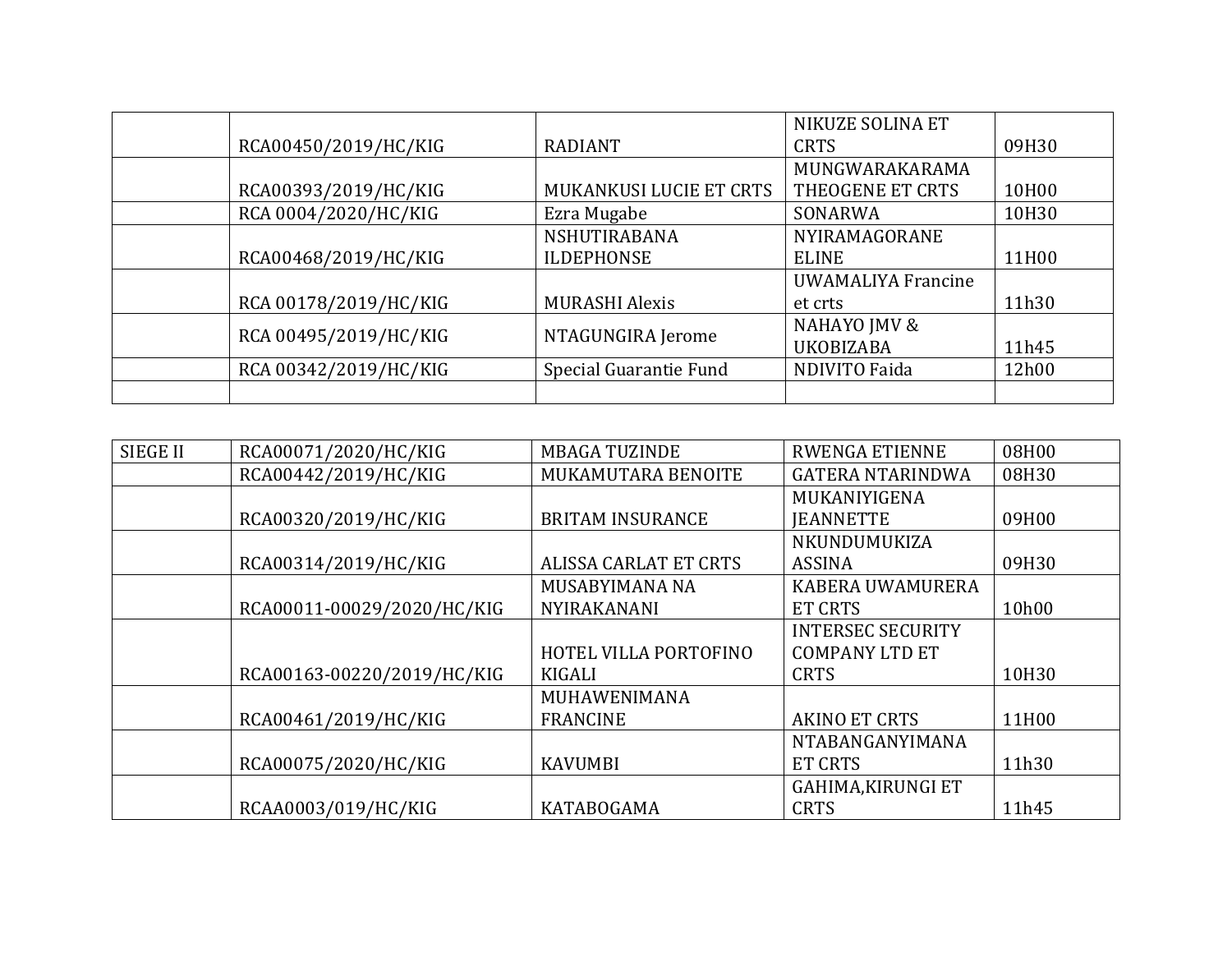|                | RCAA 00003/2020/HC/KIG     | <b>MURAKAZA Augustin</b> | MUSABYIMANA Pauline      | 12h00 |
|----------------|----------------------------|--------------------------|--------------------------|-------|
|                |                            |                          |                          |       |
|                |                            |                          | <b>KWIZERA Denys</b>     |       |
| 12/11/2020     | RCA00357/2019/HC/KIG       | KANDINGA Judith          | <b>Francois ET CRTS</b>  | 08H00 |
| <b>SIEGE I</b> | RCA00058/2019/HC/KIG       | MURENZI JEAN PAUL        | NSABIMANA ISAIE          | 08H30 |
|                |                            |                          | <b>NGENDAHIMANA</b>      |       |
|                | RCA00476/2019/HC/KIG       | SONARWA                  | THEOGENE ET CRTS         | 09H00 |
|                |                            | MAZIMPAKA Eric; MISIGARO |                          |       |
|                | RCA00443/2019/HC/KIG       | IGIHOZO Olive            | NDAYISABA Emile          | 09H30 |
|                | RCA00504/2019/HC/KIG       | SANLAM                   | <b>BIKERINKA ALPHONE</b> | 10H00 |
|                |                            |                          | <b>GISUBIZO MANZI</b>    |       |
|                | RCA00394/2019/HC/KIG       | NSABIMANA STRATON        | <b>BRUNO</b>             | 10H30 |
|                | RCA00407/2019/HC/KIG       | NSABIMANA JEAN           | <b>MAZIMPAKA JACQUES</b> | 11H00 |
|                |                            | KING FAISAL HOSPITAL     |                          |       |
|                | RCA 00359/2018/HC/KIG      | RWANDA,                  | Bisamaza Privat          | 11h30 |
|                | RCA00305-00306/2019/HC/KIG | NTUKABUMWE ET CRTS       | <b>KAMURASE</b>          | 11h45 |
|                |                            |                          | KIRUNGI GAHIMA           |       |
|                | RCAA 00003/2019/HC/KIG     | KATABOGAMA Charles       | Rosette et crts          | 12h00 |
|                |                            |                          |                          |       |

|                 | RCA00365/2019/HC/KIG      | SORAS                 | <b>ITANGISHAKA</b>       | 08H00 |
|-----------------|---------------------------|-----------------------|--------------------------|-------|
| 12/11/2020      | RCA00366/2019/HC/KIG      | SORAS                 | <b>BYUKUSENGE</b>        | 08H30 |
|                 |                           |                       | <b>NGENDAHIMANA</b>      |       |
| <b>SIEGE II</b> | RCA00505-0057/2019/HC/KIG | RUHUMURIZA ET CRTS    | <b>IUSTIN</b>            | 09H00 |
|                 |                           |                       | <b>GATETE HABIMANA</b>   |       |
|                 | RCA00359/2019/HC/KIG      | <b>SEKAYANGE AMOS</b> | ,UMUMARARUNGUI           | 09H30 |
|                 |                           | <b>ECO CORNER</b>     | NTASHAMAJE GERARD        |       |
|                 | RCA00459/2018/HC/KIG      | <b>INVESTMENTS</b>    | ,BENINKA Jeanne d'ARC    | 10H00 |
|                 |                           |                       | <b>GAKUBA OLIVIER ET</b> |       |
|                 | RCA00453/2019/HC/KIG      | MUJYARUGAMBA          | <b>CRTS</b>              | 10H30 |